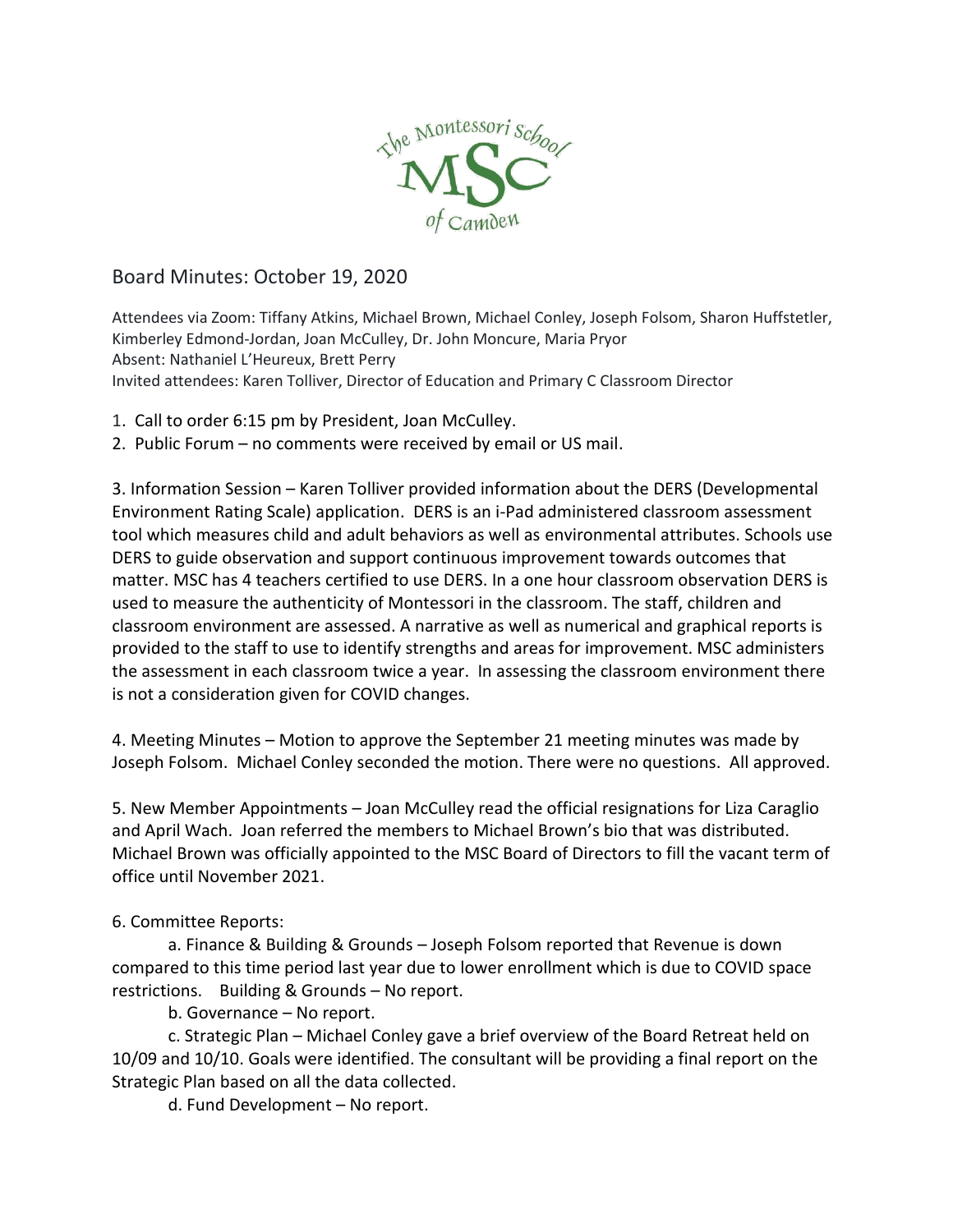e. Community Relations – Some suggestions/recommendations were made as part of the Strategic Plan. These will be evaluated and implemented as determined appropriate.

f. Nominating – No report.

g. PAC President Report – No report.

h. Audit – The audit is in process.

i. Evaluation Criteria –The committee has a meeting scheduled with Dr. Moncure to review the results and discuss process changes and documentation for future year evaluations.

j. Headmaster Search – Joan McCulley reported that the committee is continuing to meet every two weeks. The current focus of activities is development of a marketing brochure, a community survey and revision of the interview process. Joan McCulley presented a proposed budget for the committee. Joseph Folsom made a motion to approve a budget of \$2,600 to \$5,000 as needed. Kimberley Jordan seconded the motion. Motion carried.

6. Headmaster's Report – Dr. Moncure reported no COVID issues though some students and staff have been sent home with symptoms. Systems have been installed in the air handlers that purify the air using ultraviolet and ionizer technologies to reduce surface and airborne microbes, bacteria, viruses, and mold. The technologies are mercury free and zero ozone compliant, are UL-approved and safe for children. As a follow-up to the Strategic Plan Board Retreat a draft of a Business Plan has been created and MSC facts developed for the Community Relations team. Dr. Moncure shared a concept paper regarding adding high school level grades. The paper presented 3 options to the Board to consider. Joseph Folsom made a motion for Dr. Moncure to further investigate the option of partnering with Odyssey Online Learning (another Charter Institute school) in order to provide the Board with additional information. Michael Conley seconded the motion. Motion carried. Dr. Moncure also reported on the COVID-19 Grant and Loan monies received to date and the status of expenditure for each. Dr. Moncure also reported that he and Dr. Shane Robbins (KCSD Superintendent) have established plans to meet twice/year to share learnings and questions. MSC has been invited by KCSD to participate in the federal free lunch program. Discussions regarding details are in process. There were no questions.

7. Old Business: There was no Old Business.

## 8. New Business

a. Annual General Meeting – Joan McCulley described the format of the meeting and the expectation regarding Board deliverables for the meeting. Last year's Powerpoint has been distributed to all Board members. Slides are due to Joan by 11/09.

b. MSC MEPI Accreditation Renewal 2024 – This is an item that the Board should keep in mind as part of the Strategic Plan development.

c. Charter Application and Contract Review – Last year the Board submitted 13 items to the Charter Institute for approval to changes to the MSC Charter. 12 were granted. It is the time of year to submit additional requests to the Charter Institute. Joan McCulley will review the current charter & contract to identify any potential changes for the Board to consider.